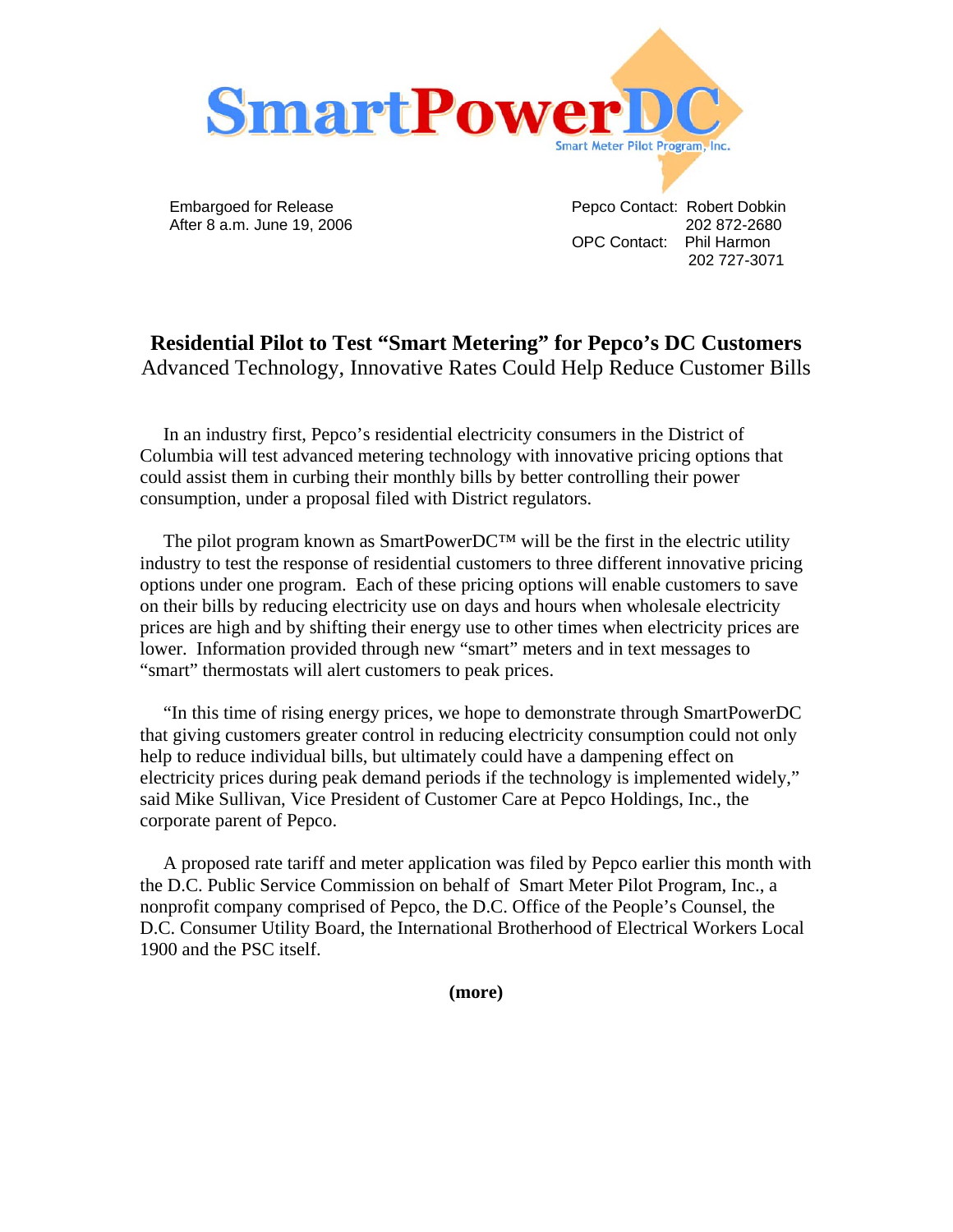## **SmartPowerDC, page 2**

 The project will be independently evaluated and the findings will be shared with policymakers for use in future decision-making on innovative electric pricing, demand response and other issues in the District of Columbia. "More broadly, the results could help to determine what the electric utility of the future will look like and the types of pricing and demand response services that utilities provide customers," said Richard E. Morgan, a D.C. Commissioner and Chairman of the Smart Meter Pilot Program.

 The two-year pilot project, conceived by OPC and funded by \$2 million from Pepco in a settlement agreement, will be limited to 2,250 District residents selected at random from all eight city wards and invited to participate once the PSC approves the new experimental rates. "We look forward to what we can learn from this project and how the information can be used to benefit DC consumers," said Elizabeth A. Noel, D.C. People's Counsel.

 Participants will receive a free "smart meter" installation for their residence, which will measure the customer's electricity use at 15 minute intervals and transmit usage data to Pepco each day through a wireless communications link. Each month customers will be sent a detailed billing report on their electric consumption.

 About half the participants will also receive a "smart thermostat" that will reduce central air conditioner compressor use in response to a radio signal during high priced periods. The thermostat will provide customer messages such as real time electricity price signals and a daily running total of the customer's bill and, when programmed, will automatically control the use of air conditioners or central heating systems during all hours.

 Additional billing detail will enable customers to learn which of their electricity uses are most expensive and when those uses occur, creating potential savings opportunities through voluntary adjustment of energy use patterns. The "smart" meter will further benefit customers by permitting Pepco to detect individual customer outages and voltage levels remotely. Pepco will also be able to gather customer consumption data remotely, thereby helping to ensure the accuracy and timing of meter reads as well as the collection of critical load research information.

 SmartPowerDC builds on earlier industry "smart" meter studies, but will be the first to test the advanced metering with three different pricing options: Hourly Pricing, Critical Peak Pricing and Critical Peak Rebate. Each of these pricing options will enable customers to reduce their electricity costs by shifting energy use away from high priced periods.

###

See Attachment